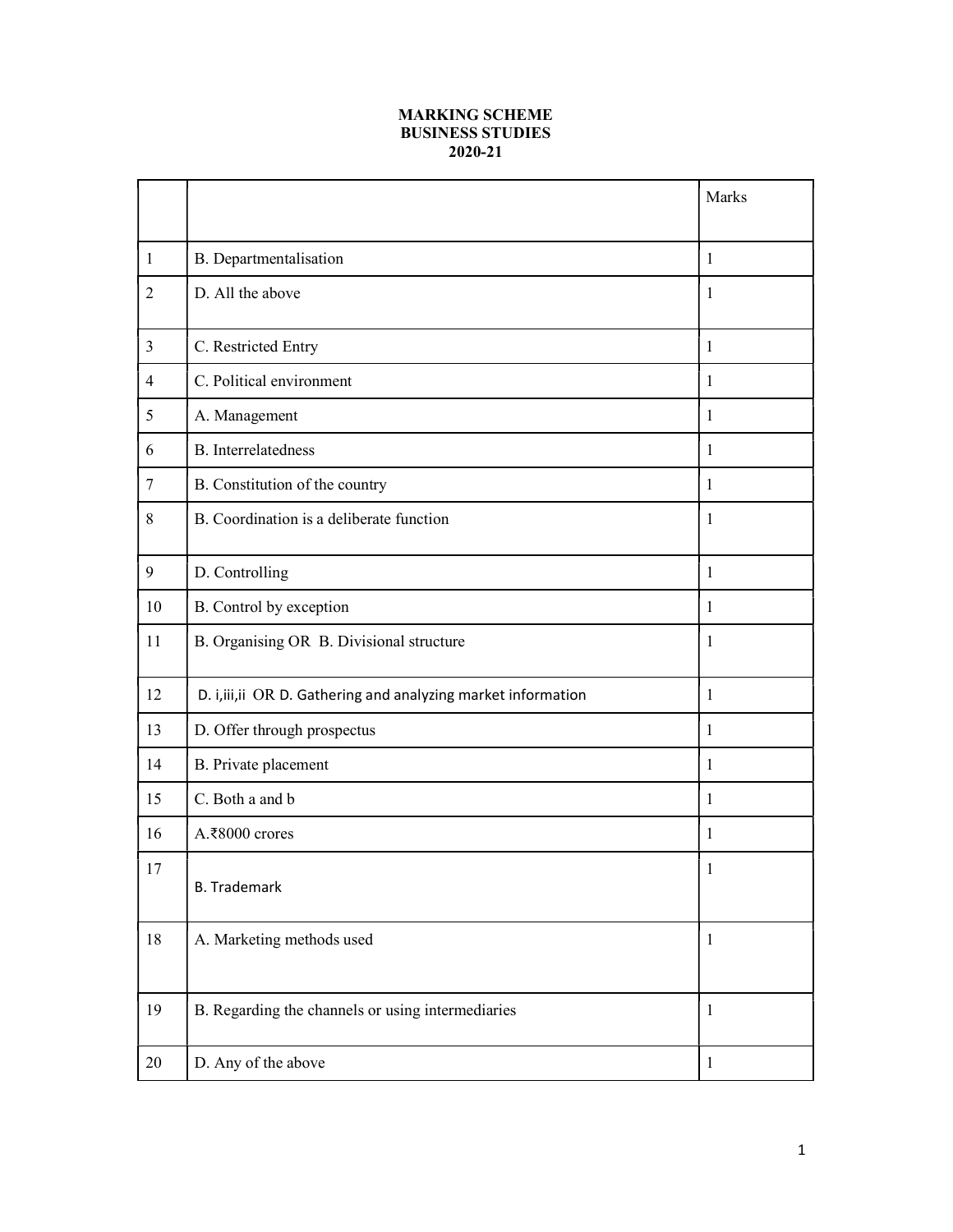| 21 | Top level management                                                                                                                                                                                                                                                                                                                                                                                                                                                                                                                                                                                                                                                                                                                                                                                                                                                                                                                                                                                                                                                                                                                                                                                                                                                                                                                               | $\mathbf{1}$                                                                                                                      |
|----|----------------------------------------------------------------------------------------------------------------------------------------------------------------------------------------------------------------------------------------------------------------------------------------------------------------------------------------------------------------------------------------------------------------------------------------------------------------------------------------------------------------------------------------------------------------------------------------------------------------------------------------------------------------------------------------------------------------------------------------------------------------------------------------------------------------------------------------------------------------------------------------------------------------------------------------------------------------------------------------------------------------------------------------------------------------------------------------------------------------------------------------------------------------------------------------------------------------------------------------------------------------------------------------------------------------------------------------------------|-----------------------------------------------------------------------------------------------------------------------------------|
|    | Functions of top-level management: (any two)<br>1. The top-level managers are responsible for the welfare and survival<br>of the organisation.                                                                                                                                                                                                                                                                                                                                                                                                                                                                                                                                                                                                                                                                                                                                                                                                                                                                                                                                                                                                                                                                                                                                                                                                     |                                                                                                                                   |
|    | 2. They analyse the business environment and its implications for the<br>survival of the firm.                                                                                                                                                                                                                                                                                                                                                                                                                                                                                                                                                                                                                                                                                                                                                                                                                                                                                                                                                                                                                                                                                                                                                                                                                                                     | (1X2)                                                                                                                             |
|    | 3. They formulate overall organisational goals and strategies for their<br>achievement.<br>4. They are responsible for all the activities of the business and for its<br>impact on society.                                                                                                                                                                                                                                                                                                                                                                                                                                                                                                                                                                                                                                                                                                                                                                                                                                                                                                                                                                                                                                                                                                                                                        | (1 mark for<br>each<br>statement)                                                                                                 |
| 22 | Internship training- is a joint programme of training in which educational<br>institutions and business firms cooperate. Selected candidates carry on<br>regular studies for the prescribed period.                                                                                                                                                                                                                                                                                                                                                                                                                                                                                                                                                                                                                                                                                                                                                                                                                                                                                                                                                                                                                                                                                                                                                | 1                                                                                                                                 |
|    | Vestibule training-Employees learn their jobs on the equipment they will be<br>using, but the training is conducted away from the actual work floor. Actual<br>work environments are created in a class room and employees use the same<br>material, files and equipment.                                                                                                                                                                                                                                                                                                                                                                                                                                                                                                                                                                                                                                                                                                                                                                                                                                                                                                                                                                                                                                                                          | 1                                                                                                                                 |
|    | Internship training can be classified as On-the-job method of training<br>Vestibule training can be classified as off-the-job method of training                                                                                                                                                                                                                                                                                                                                                                                                                                                                                                                                                                                                                                                                                                                                                                                                                                                                                                                                                                                                                                                                                                                                                                                                   | 1                                                                                                                                 |
| 23 | Yes. Importance of controlling: (Any two)<br>1. Accomplishing organisational goals- The controlling function<br>measures progress towards the organisational goals and brings to<br>light the deviations, if any, and indicates corrective action.<br>Judging accuracy of standards: A good control system enables<br>2.<br>management to verify whether the standards set are accurate and<br>objective.<br>Making efficient use of resources: By exercising control, a manager<br>3.<br>seeks to reduce wastage and spoilage of resources. Each activity is<br>performed in accordance with predetermined standards and norms.<br>4. Improving employee motivation: A good control system ensures that<br>employees know well in advance what they are expected to do and<br>what are the standards of performance on the basis of which they are<br>appraised.<br>5. Ensuring order and discipline: Controlling creates an atmosphere of<br>order and discipline in the organisation.<br>6. Facilitating coordination in action: Controlling provides direction to<br>all activities and efforts for achieving organisational goals.<br><b>OR</b><br>Measurement of Actual performance<br>Performance should be measured in an objective and reliable manner. There<br>are several techniques for measurement of performance. Wherever possible | $(1\frac{1}{2} \times 2)$<br>$\frac{1}{2}$ mark for<br>the heading+1<br>mark for the<br>explanation)<br>$(1\frac{1}{2} \times 2)$ |
|    | measurement of work should be done during the performance.<br>Comparing actual performance with standards:<br>This step involves comparison of actual performance with the standard. Such<br>comparison will reveal the deviation between actual and desired results.<br>Standards become easier when standards are set in quantitative terms.                                                                                                                                                                                                                                                                                                                                                                                                                                                                                                                                                                                                                                                                                                                                                                                                                                                                                                                                                                                                     | $\frac{1}{2}$ mark for<br>the heading+1<br>mark for the<br>explanation)                                                           |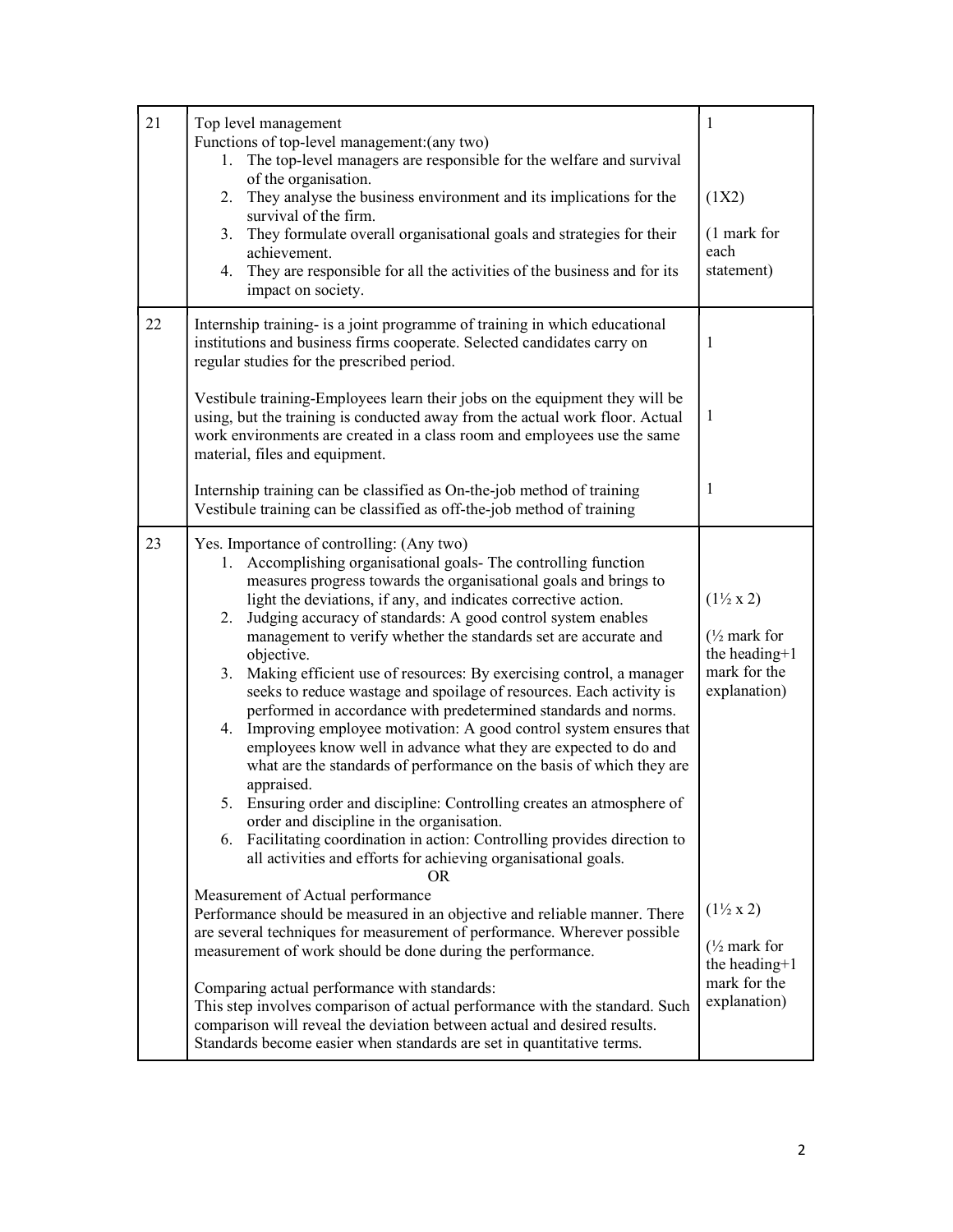| 24 | Development Functions of Securities and Exchange Board of India:                                                                                                                                                                                                                                                                                                                                                                                                                                                                                                                                                                                                                                                                                                                              |                                                                                   |
|----|-----------------------------------------------------------------------------------------------------------------------------------------------------------------------------------------------------------------------------------------------------------------------------------------------------------------------------------------------------------------------------------------------------------------------------------------------------------------------------------------------------------------------------------------------------------------------------------------------------------------------------------------------------------------------------------------------------------------------------------------------------------------------------------------------|-----------------------------------------------------------------------------------|
|    | 1. Training of intermediaries of the securities market.<br>2. Conducting research and publishing information useful to all market<br>participants.<br>3. Undertaking measures to develop the capital markets by adapting a<br>flexible approach.                                                                                                                                                                                                                                                                                                                                                                                                                                                                                                                                              | (1x3)<br>(1 mark for<br>each<br>statement)                                        |
|    | <b>OR</b>                                                                                                                                                                                                                                                                                                                                                                                                                                                                                                                                                                                                                                                                                                                                                                                     |                                                                                   |
|    | Money market instruments are: (Any three)<br>1. Treasury Bill is basically an instrument of short-term borrowing by the<br>Government of India maturing in less than one year.<br>2. Commercial paper is a short-term unsecured promissory note, negotiable<br>and transferable by e and delivery with a fixed maturity period.<br>3. Call money is short term finance repayable on demand, with a maturity<br>period of one day to fifteen days used for inter bank transactions.<br>4. Certificate of deposit are unsecured, negotiable, short term instruments in<br>bearer form, issued by commercial banks and development financial<br>institutions.<br>5. Commercial bill is a bill of exchange used to finance the working capital<br>requirements of business firms.                 | (1x3)<br>(1 Mark for<br>each<br>statement)                                        |
| 25 | Selection: Selection is the process of choosing from among the pool of the<br>prospective job candidates developed at the stage of recruitment. Even in<br>case of highly specialised jobs where the choice space is very narrow, the<br>rigour of the selection process serves two important purposes: (i) it ensures<br>that the organisation gets the best among the available and (ii) it enhances<br>the self-esteem and prestige of those selected and conveys to them the<br>seriousness with which the things are done in the organisation.<br>Placement and orientation: Orientation is introducing the selected employee<br>to other employees and familiarising him with the rules and policies of the<br>organisation. Placement refers to the employee occupying the position or | (2x2)<br>(1/2)<br>mark for<br>naming and<br>11/2 marks for<br>the<br>explanation) |
|    | post for which the person has been selected.                                                                                                                                                                                                                                                                                                                                                                                                                                                                                                                                                                                                                                                                                                                                                  |                                                                                   |
| 26 | Democratic or participative leader:<br>A democratic leader will develop action plans and make decisions in<br>consultation with his subordinates. He will encourage them to participate in<br>decision making. This kind of leadership style is more common now-a-days,<br>since leaders also recognise that people perform best if they have set their<br>own objectives. They also need to respect the others opinion and support<br>subordinates to perform their duties and accomplish organisational<br>objectives. They exercise more control by using forces within the group.                                                                                                                                                                                                         | $(1+3)$                                                                           |
| 27 | Positive aspects of informal communication:<br>Sometimes, grapevine channels may be helpful as they carry<br>1.<br>information rapidly and therefore, may be useful to the manager at<br>times.<br>2. Informal channels are used by the managers to transmit information<br>so as to know the reactions of his/her subordinates.<br>Negative aspects of informal communication:<br>The grapevine/informal communication sometimes gets distorted. It<br>Ι.                                                                                                                                                                                                                                                                                                                                    | (1x4)                                                                             |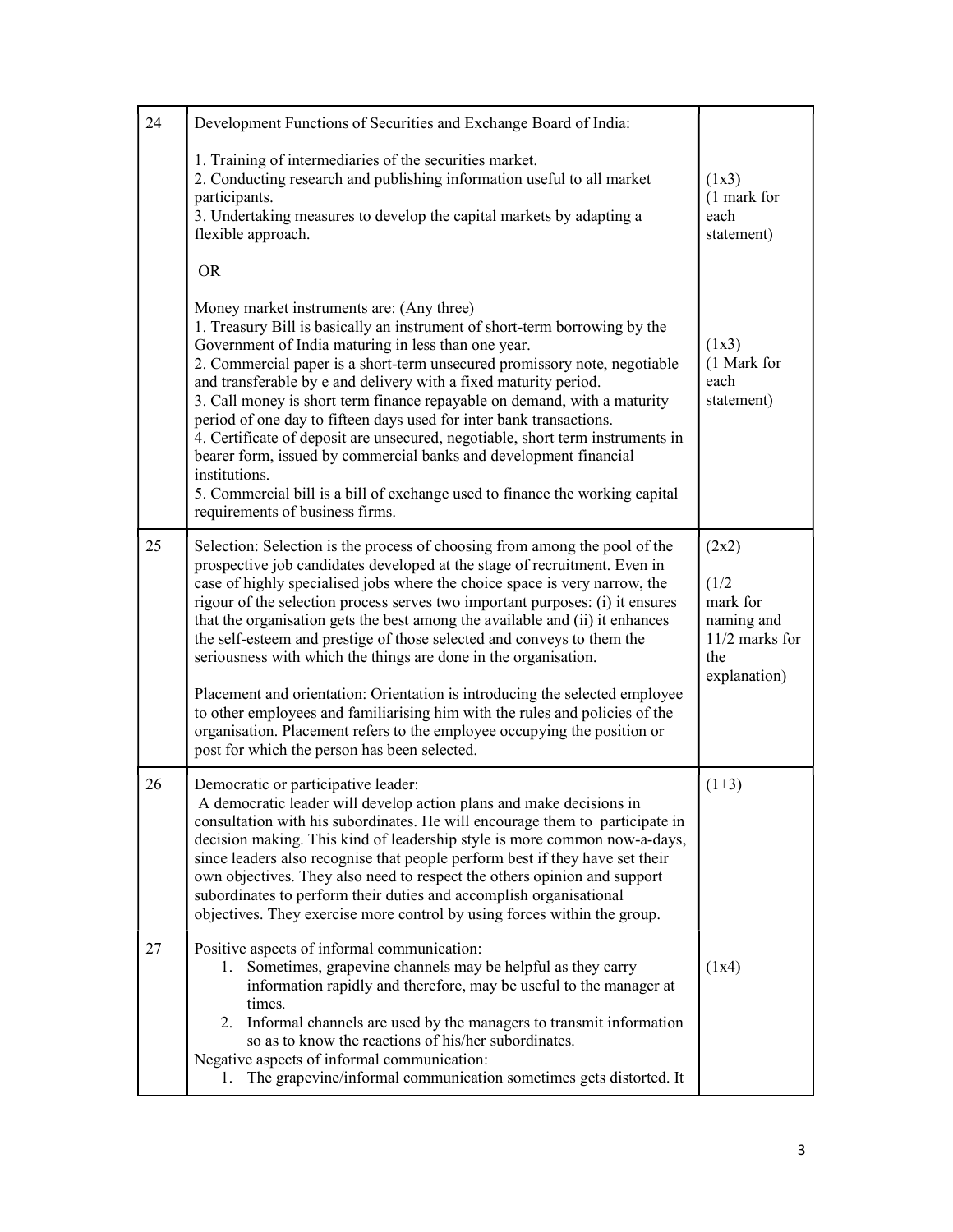| OR.    | also leads to generating rumours and informal discussions and<br>sometimes may hamper the work environment.<br>2. It is very difficult to detect the source of such communication.                                                                                                                                                                                                                                                                                                                                                                                                            |       |
|--------|-----------------------------------------------------------------------------------------------------------------------------------------------------------------------------------------------------------------------------------------------------------------------------------------------------------------------------------------------------------------------------------------------------------------------------------------------------------------------------------------------------------------------------------------------------------------------------------------------|-------|
| goals. | (a). Leadership-Leadership is the process of influencing the behaviour of<br>people by making them strive voluntarily towards achievement of<br>organisational goals. Leadership indicates the ability of an individual to<br>maintain good interpersonal relations with followers and motivate them to<br>contribute for achieving organisational objectives.<br>(b). Motivation-Motivation means incitement or inducement to act or move.<br>In the context of an organisation. It means the process of making<br>subordinates to act in a desired manner to achieve certain organisational | (2x2) |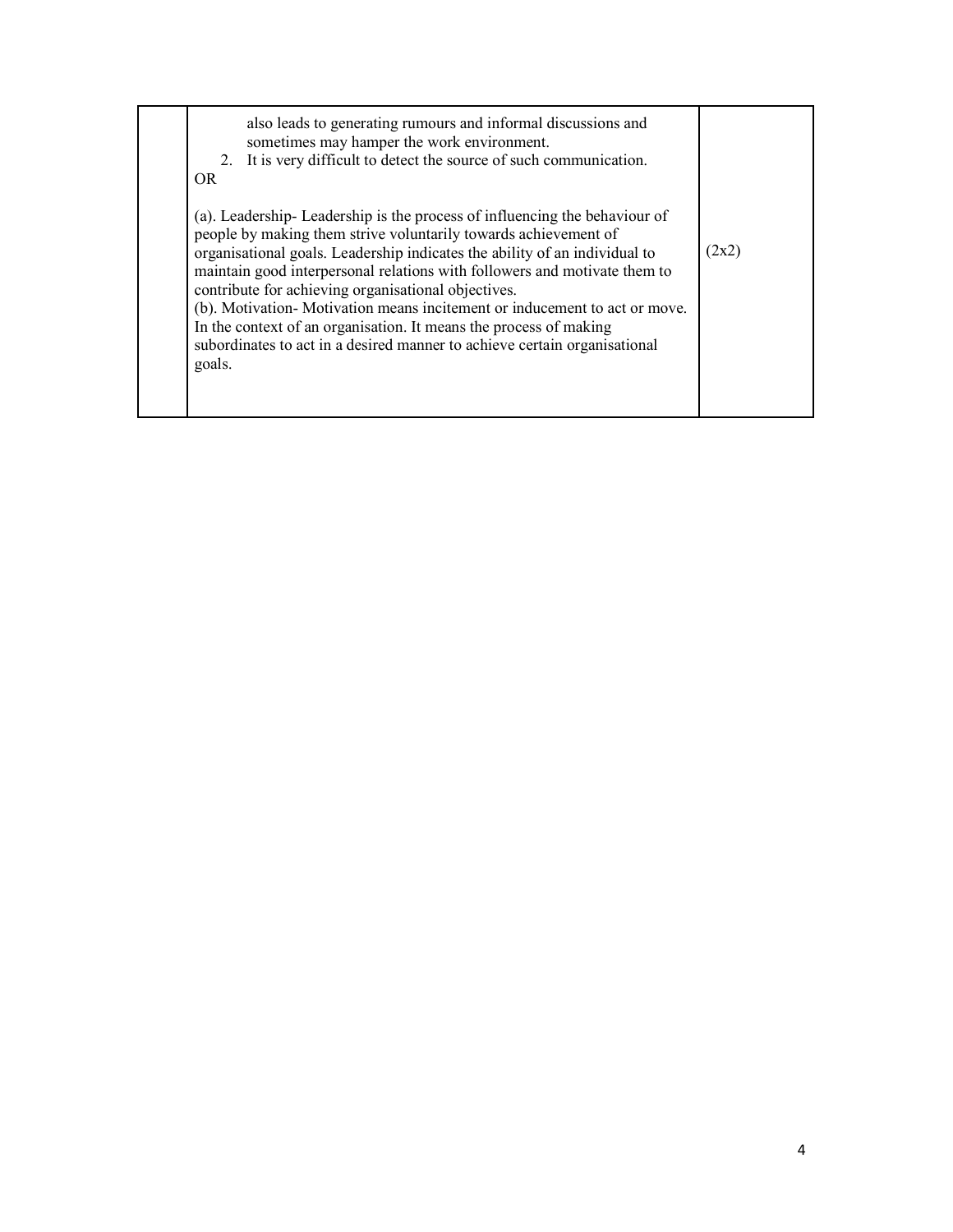| 28 | Following are the factors affecting working capital requirement of a<br>company: (Any four)                                                                                                                                                                                                                | (1x4)                                               |
|----|------------------------------------------------------------------------------------------------------------------------------------------------------------------------------------------------------------------------------------------------------------------------------------------------------------|-----------------------------------------------------|
|    | 1. Nature of Business: The basic nature of a business influences the amount<br>of working capital required. A trading organisation usually needs a smaller<br>amount of working capital compared to a manufacturing organisation.                                                                          | (1/2)<br>mark for the                               |
|    | 2. Scale of Operations: For organisations which operate on a higher scale of<br>operation, the quantum of inventory and debtors required is generally high.<br>Such organisations, therefore, require large amounts of working capital as<br>compared to the organisations which operate on a lower scale. | heading and<br>1/2 marks for<br>the<br>explanation) |
|    | 3. Business Cycle: Different phases of business cycles affect the requirement<br>of working capital by a firm. In case of a boom, the sales as well as<br>production are likely to be larger and, therefore, a larger amount of working<br>capital is required.                                            |                                                     |
|    | 4. Seasonal Factors: Most businesses have some seasonality in their<br>operations. In peak season, because of higher levels of activity, larger<br>amounts<br>of<br>working<br>capital<br>1S<br>required.                                                                                                  |                                                     |
|    | 5. Production Cycle: Production cycle is the time span between the receipt<br>the receipt of raw material and their conversion into finished goods.                                                                                                                                                        |                                                     |
|    | 6. Credit Allowed: Different firms allow different credit terms to their<br>customers. These depend upon the level of competition that a firm faces as<br>well as the credit worthiness of their clientele.                                                                                                |                                                     |
|    | 7. Operating Efficiency: Firms manage their operations with varied degree<br>of efficiency.                                                                                                                                                                                                                |                                                     |
|    | 8. Availability of Raw material: Higher the quantity of material to be stored,<br>higher the amount of working capital required.                                                                                                                                                                           |                                                     |
|    | 9. Growth Prospects: If the growth potential of a concern is perceived to be<br>higher, it will require a higher amount of working capital.                                                                                                                                                                |                                                     |
|    | 10. Level of competition: Higher level of competitiveness may necessitate<br>higher stocks of finished goods to meet urgent orders from customers.                                                                                                                                                         |                                                     |
|    | <b>Or</b>                                                                                                                                                                                                                                                                                                  |                                                     |
|    | Ans: Following are the factors affecting capital structure of the company:                                                                                                                                                                                                                                 |                                                     |
|    | (Any four)                                                                                                                                                                                                                                                                                                 |                                                     |
|    | 1. Cash Flow Position: Size of projected cash flows must be considered<br>before borrowing. Cash flows must not only cover fixed cash payment<br>obligations but there must be sufficient buffers also.                                                                                                    |                                                     |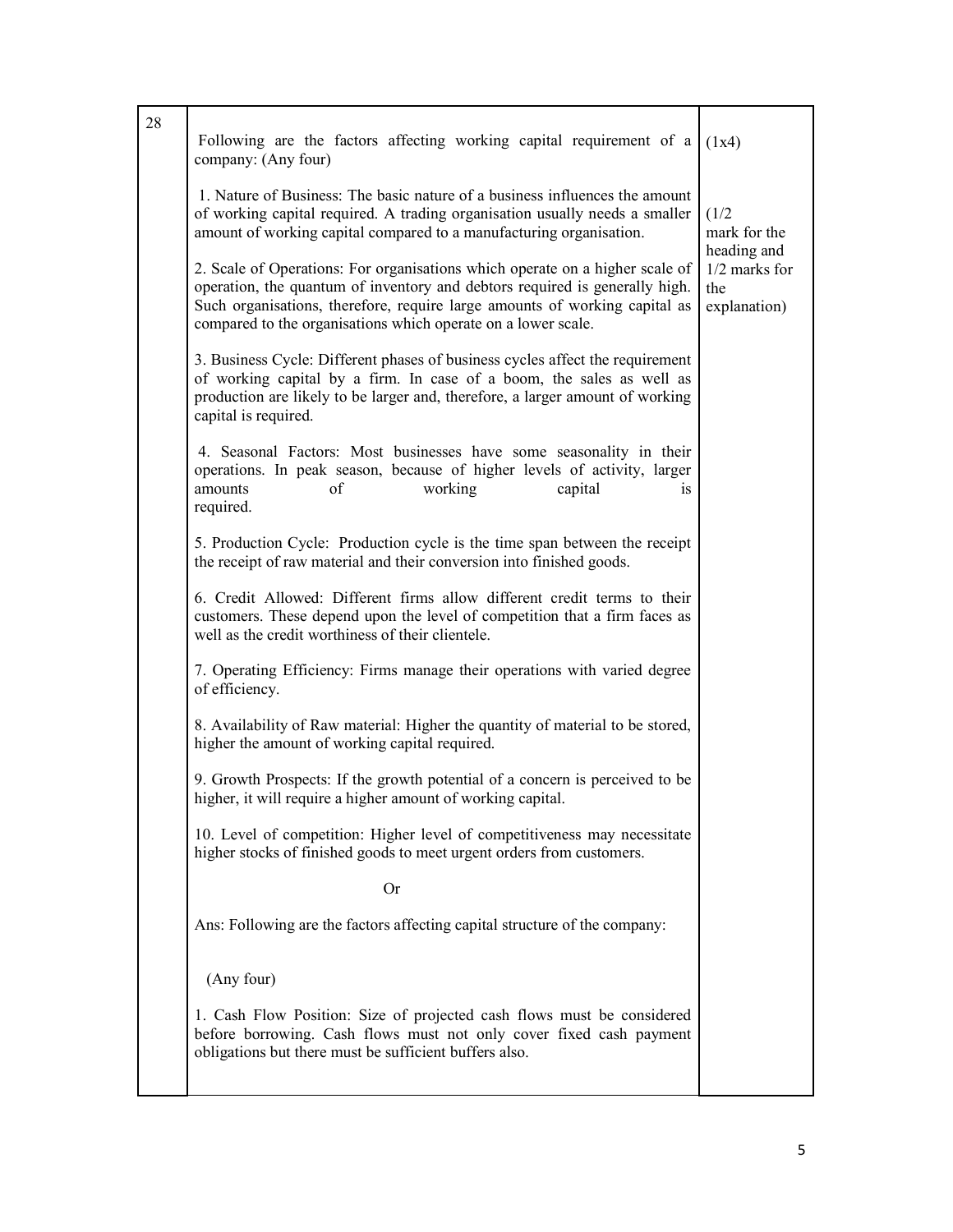| 2. Interest Coverage Ratio (ICR): The interest coverage ratio refers to the<br>number of times earnings before interest and taxes of a company covers the<br>interest obligation                                                                                                                                     | (1X4)                                                          |
|----------------------------------------------------------------------------------------------------------------------------------------------------------------------------------------------------------------------------------------------------------------------------------------------------------------------|----------------------------------------------------------------|
| 3. Debt Service Coverage Ratio (DSCR): Debt Service Coverage Ratio<br>takes care of the deficiencies referred to in the Interest Coverage Ratio<br>(ICR). The cash profits generated by the operations are compared with the<br>total cash required for the service of the debt and the preference share<br>capital. | (1/2)<br>mark for the<br>heading and<br>$1/2$ marks for<br>the |
| 4. Cost of debt: A firm's ability to borrow at a lower rate increases its<br>capacity to employ higher debt. Thus, more debt can be used if debt can be<br>raised at a lower rate.                                                                                                                                   | explanation)                                                   |
| 5. Tax Rate: A higher tax rate makes debt relatively cheaper vis-a-vis equity.                                                                                                                                                                                                                                       |                                                                |
| 6. Floatation cost: Process of raising funds involves some costs, these<br>considerations may affect the choice between debt and equity, hence the<br>capital structure.                                                                                                                                             |                                                                |
| 7. Risk Consideration: Business risk depends upon fixed operating cost.<br>Fixed operating costs result in higher business risk and vice-versa. Total risk<br>depends upon business risk and financial risk.                                                                                                         |                                                                |
| 8. Flexibility: To maintain flexibility it must maintain some borrowing<br>powers to take care of unforeseen circumstances.                                                                                                                                                                                          |                                                                |
| 9. Capital Structure of other companies: It has been observed that the capital<br>structure of competing companies also affect the capital structure of the<br>company in question.                                                                                                                                  |                                                                |
| 10. Stock Market Conditions: Stock market conditions often affect the<br>choice between equity and debt.                                                                                                                                                                                                             |                                                                |
|                                                                                                                                                                                                                                                                                                                      |                                                                |
|                                                                                                                                                                                                                                                                                                                      |                                                                |
|                                                                                                                                                                                                                                                                                                                      |                                                                |
|                                                                                                                                                                                                                                                                                                                      |                                                                |
|                                                                                                                                                                                                                                                                                                                      |                                                                |
|                                                                                                                                                                                                                                                                                                                      |                                                                |
|                                                                                                                                                                                                                                                                                                                      |                                                                |
|                                                                                                                                                                                                                                                                                                                      |                                                                |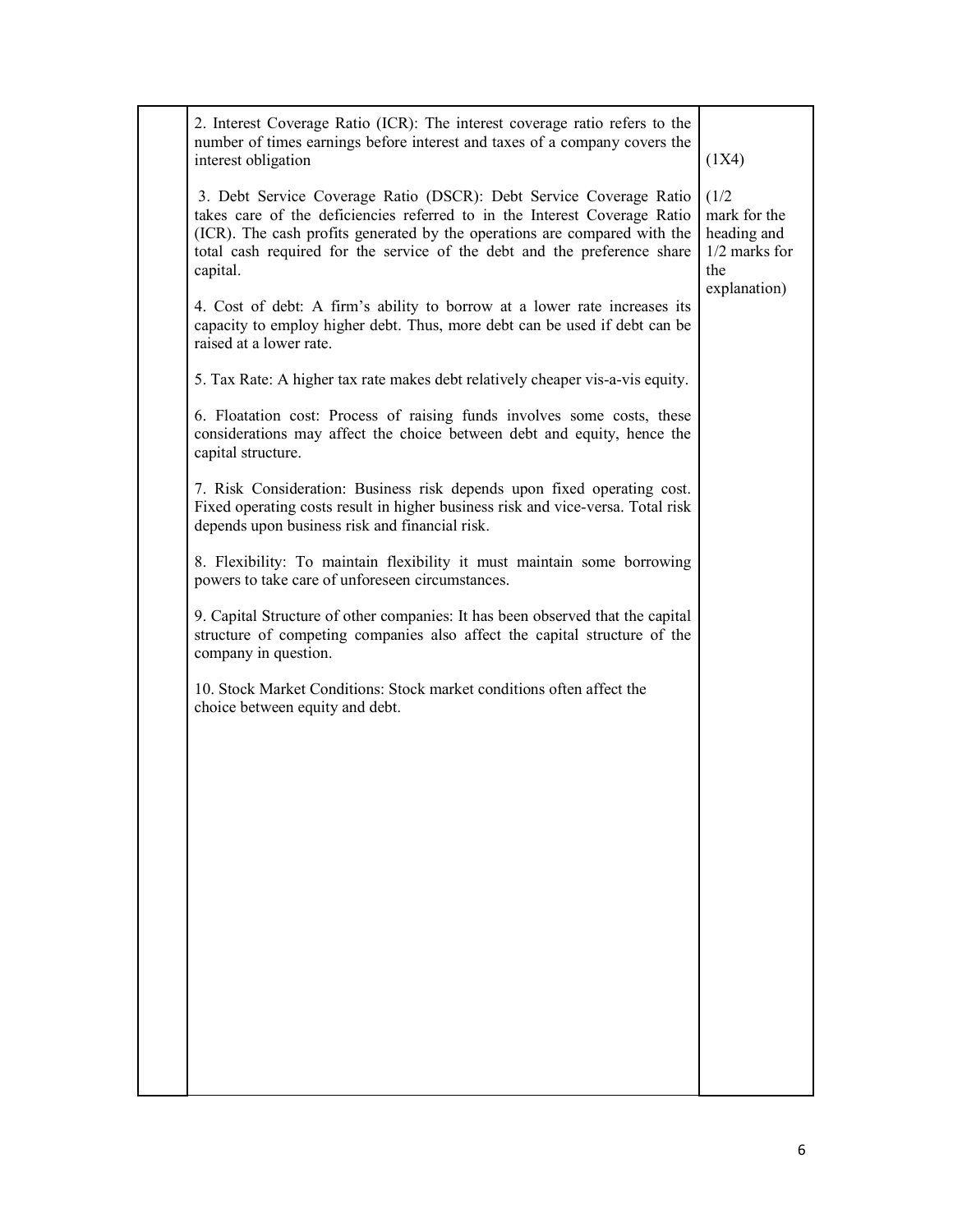| 29 | Choice of Technique: As he wishes to stick to a low investment model, we<br>may suggest him to go with the labour-intensive approach to manufacture N-<br>95 masks. Since better technology would cost him much and his risk appetite<br>is not conducive for capital intensive techniques of production.<br>Financial Alternatives: As he wishes to stick to a low investment model, we<br>may suggest him to go with the lease option for fixed assets like building,<br>heavy machinery etc. as this may reduce his investments requirement in the<br>business.                                                                                                                                                                                                                                                                                                                           | 2<br>2  |
|----|----------------------------------------------------------------------------------------------------------------------------------------------------------------------------------------------------------------------------------------------------------------------------------------------------------------------------------------------------------------------------------------------------------------------------------------------------------------------------------------------------------------------------------------------------------------------------------------------------------------------------------------------------------------------------------------------------------------------------------------------------------------------------------------------------------------------------------------------------------------------------------------------|---------|
| 30 | a) Right to safety: The consumer has a right to be protected against goods<br>and services which are hazardous to life and health. For instance, electrical<br>appliances which are manufactured with substandard products or do not<br>conform to the safety norms might cause serious injury. Thus, consumers are<br>educated that they should use electrical appliances which are ISI marked as<br>this would be an assurance of such products meeting quality specifications.<br>(b) Right to Consumer Education: The consumer has a right to acquire<br>knowledge and to be a well-informed consumer throughout life. He should<br>be aware about his rights and the reliefs available to him in case of a product<br>or service falling short of his expectations.                                                                                                                     | 2<br>2  |
| 31 | Science not rule of thumb:<br>Taylor pioneered the introduction of the method of scientific inquiry into<br>the domain of scientific inquiry into the domain of management practice. We<br>have already referred to the limitations of the rule of thumb approach of<br>management. As different managers would follow their indigenous rules of<br>thumb. It is but a statement of the obvious that all would not be equally<br>effective. Taylor believed that there was only one best method to maximise<br>efficiency. This method can be developed through study and analysis. The<br>method so developed through study and analysis. The method so developed<br>should substitute 'Rule of Thumb' throughout the organisation. Scientific<br>method involved investigation of traditional methods through work-study,<br>unifying the best practices and developing a standard method. | (3 x 2) |
|    | Harmony, not discord:<br>Factory system of production implied that managers served as a link<br>between the owners and the workers. Since as managers they had the<br>mandate to 'get work done' from the workers. Taylor recognised that this<br>conflict helped none, the workers, the managers or the factory owners. He<br>emphasised that there should be complete harmony between the<br>management and workers. Both should realise that each one is important. To<br>achieve this state, Taylor called for a complete Mental Revolution on part of<br>both management and workers. It means that management and workers<br>should transform their thinking. Management should share the gains of the<br>company with the workers. At the same time workers should work hard and<br>be willing to embrace change for the good of the company.                                         |         |
|    | Development of each and every person to his or her greatest efficiency and<br>prosperity:<br>As such, scientific management also stood for worker development. Worker                                                                                                                                                                                                                                                                                                                                                                                                                                                                                                                                                                                                                                                                                                                        |         |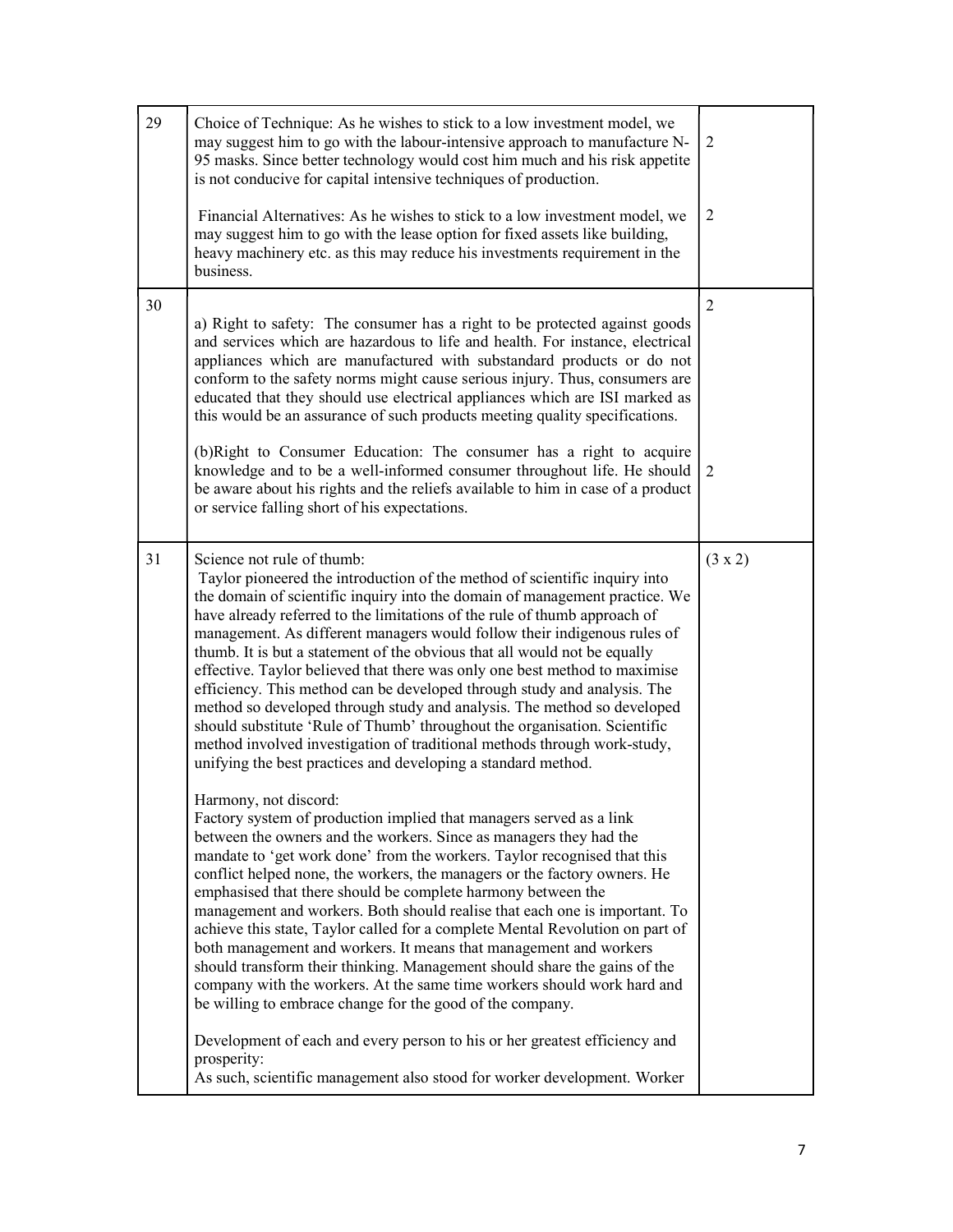|    | training was essential also to learn the 'best method' developed as a<br>consequence of the scientific approach. Taylor was of the view that the<br>concern for efficiency could be built in right from the process of employee<br>selection. Each person should be scientifically selected. Then work assigned<br>should suit her/his physical, mental and intellectual capabilities. To increase<br>efficiency, they should be given required training. Efficient employees<br>would produce more and earn more. This will ensure their greatest efficiency<br>and prosperity for both company and workers.                                                                                                                                                                                                                                                                                                                                                                                                                                                                                                                                                                                                                                                                                                                                                                                                                                                                                                                                                                                                                                                                                                                                                                                                                                                                                                                                                                                                                                                                                                                                                                                                                                                                                                                                       |                                                                                                      |
|----|-----------------------------------------------------------------------------------------------------------------------------------------------------------------------------------------------------------------------------------------------------------------------------------------------------------------------------------------------------------------------------------------------------------------------------------------------------------------------------------------------------------------------------------------------------------------------------------------------------------------------------------------------------------------------------------------------------------------------------------------------------------------------------------------------------------------------------------------------------------------------------------------------------------------------------------------------------------------------------------------------------------------------------------------------------------------------------------------------------------------------------------------------------------------------------------------------------------------------------------------------------------------------------------------------------------------------------------------------------------------------------------------------------------------------------------------------------------------------------------------------------------------------------------------------------------------------------------------------------------------------------------------------------------------------------------------------------------------------------------------------------------------------------------------------------------------------------------------------------------------------------------------------------------------------------------------------------------------------------------------------------------------------------------------------------------------------------------------------------------------------------------------------------------------------------------------------------------------------------------------------------------------------------------------------------------------------------------------------------|------------------------------------------------------------------------------------------------------|
| 32 | Yes.<br>Importance of Planning (Any four)<br>1. Planning provides direction: Planning ensures that the goals or<br>objectives are clearly stated so that they act as a guide for deciding<br>what action should be taken and in which direction. If goals are well<br>defined, employees are aware of what the organisation has to do and<br>what they must do to achieve those goals.<br>Planning reduces the risks of uncertainty: Planning is an activity<br>2.<br>which enables a manager to look ahead and anticipate changes. By<br>deciding in advance, the tasks to be performed, planning shows the<br>way to deal with changes and uncertain events. Changes or events<br>cannot be eliminated but they can be anticipated and managerial<br>responses to them can be developed.<br>Planning reduces overlapping and wasteful activities: Planning<br>3.<br>serves as the basis of coordinating the activities and efforts of<br>different divisions, departments and individuals. It helps in avoiding<br>confusion and misunderstanding. Since planning ensures clarity in<br>thought and action, work is carried on smoothly without<br>interruptions. Useless and redundant activities are minimised or<br>eliminated.<br>4. Planning promotes innovative ideas: Since planning is the first<br>function of management, new ideas can take the shape of concrete<br>plans. It is the most challenging activity for the management as it<br>guides all future actions leading to growth and prosperity of the<br>business.<br>Planning facilitates decision making: Planning helps the manager to<br>5.<br>look into the future and make a choice from amongst various<br>alternative courses of action. The manager has to evaluate each<br>alternative and select the most viable proposition. Planning involves<br>setting targets and predicting future conditions thus helping in taking<br>rational decisions.<br>6. Planning establishes standards for controlling: Planning provides the<br>goals or standards against which actual performance is measured. By<br>comparing actual performance with some standard, managers can<br>know whether they have actually been able to attain the goals. If<br>there is any deviation it can be corrected. Therefore, we can say that<br>planning is a prerequisite for controlling. | $(1\frac{1}{2}x4)$<br>$\frac{1}{2}$ mark for<br>the heading<br>and 1 mark for<br>the<br>explanation) |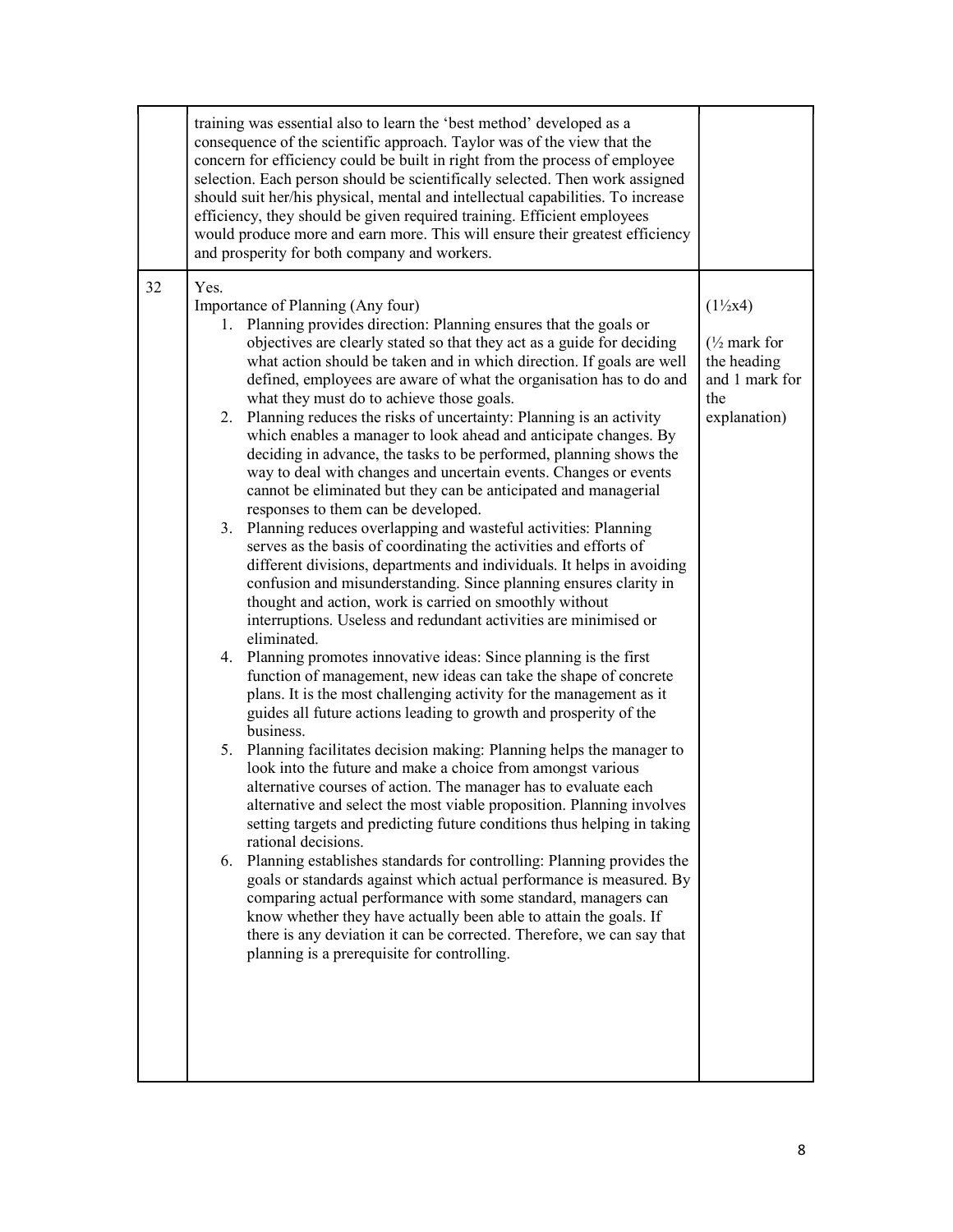|    | <b>OR</b><br>Identifying alternative courses of action: Once objectives are set<br>assumptions are made. Then the next step would be to act upon them. There<br>may be many ways to act and achieve objectives. All the alternative courses<br>of action should be identified. The course of action which may be taken<br>could be either routine or innovative. An innovative course may be adopted<br>by involving more people and sharing their ideas.<br>Remaining steps to carried out to complete the process are as follows:                                                                                                                                                                                                                                                                                                                                                                                                                                                                                                                                                                                                                                                                                                                                                                                                                                    | 2<br>1x4                                                                           |
|----|------------------------------------------------------------------------------------------------------------------------------------------------------------------------------------------------------------------------------------------------------------------------------------------------------------------------------------------------------------------------------------------------------------------------------------------------------------------------------------------------------------------------------------------------------------------------------------------------------------------------------------------------------------------------------------------------------------------------------------------------------------------------------------------------------------------------------------------------------------------------------------------------------------------------------------------------------------------------------------------------------------------------------------------------------------------------------------------------------------------------------------------------------------------------------------------------------------------------------------------------------------------------------------------------------------------------------------------------------------------------|------------------------------------------------------------------------------------|
|    | 1. Evaluating alternative courses: The next step is to weigh pros and<br>cons of each alternative. Each course will have many variables<br>which have to be weighed against each other. The positive and<br>negative aspects of each proposal need to be evaluated in the light of<br>the objective to be achieved.<br>2. Selecting an alternative: This is the real point of decision making.<br>The best plan has to be adopted and implemented. The ideal plan, of<br>course, would be the most feasible, profitable and with least<br>negative consequences. Most plans may not always be subjected to a<br>mathematical analysis.<br>Implementing the plan: This is the step where other managerial<br>3.<br>functions also come into the picture. The step is concerned with<br>putting the plan into action.<br>4. Follow up action: To see whether plans are being implemented and<br>activities are performed according to schedule is also part of the<br>planning process. Monitoring the plans is equally important to<br>ensure that objectives are achieved.                                                                                                                                                                                                                                                                                             | $\frac{1}{2}$ mark for<br>the heading<br>and $1/2$ mark<br>for the<br>explanation) |
| 33 | Decentralisation-<br>Importance of Decentralisation (Any five)<br>1. Develops initiative among subordinates-Decentralisation helps to<br>promote self-reliance and confidence amongst the subordinates.<br>2. Develops managerial talent for the future-Formal training plays an<br>important part in equipping subordinates with skills that help them<br>rise in the organisation but equally important is the experience<br>gained by handling assignments independently.<br>3. Quick decision making-The management hierarchy can be looked<br>upon as a chain of communication. In a decentralised organisation<br>however, since decisions are taken at levels which are nearest to the<br>points of action and there is no requirement for approval from many<br>levels the process is much faster.<br>4. Relief to top management- Decentralisation diminishes the amount<br>of direct supervision exercised by a superior over the activities of a<br>subordinate because they are given the freedom to act and decide<br>albeit within the limits set by the superior.<br>Facilitates growth: Decentralisation awards greater autonomy to the<br>5.<br>lower levels of management as well as divisional or departmental<br>heads. This allows them to function in a manner best suited to their<br>department and fosters a sense of competition amongst the | 1<br>1x5<br>(1 mark for<br>each<br>statement)                                      |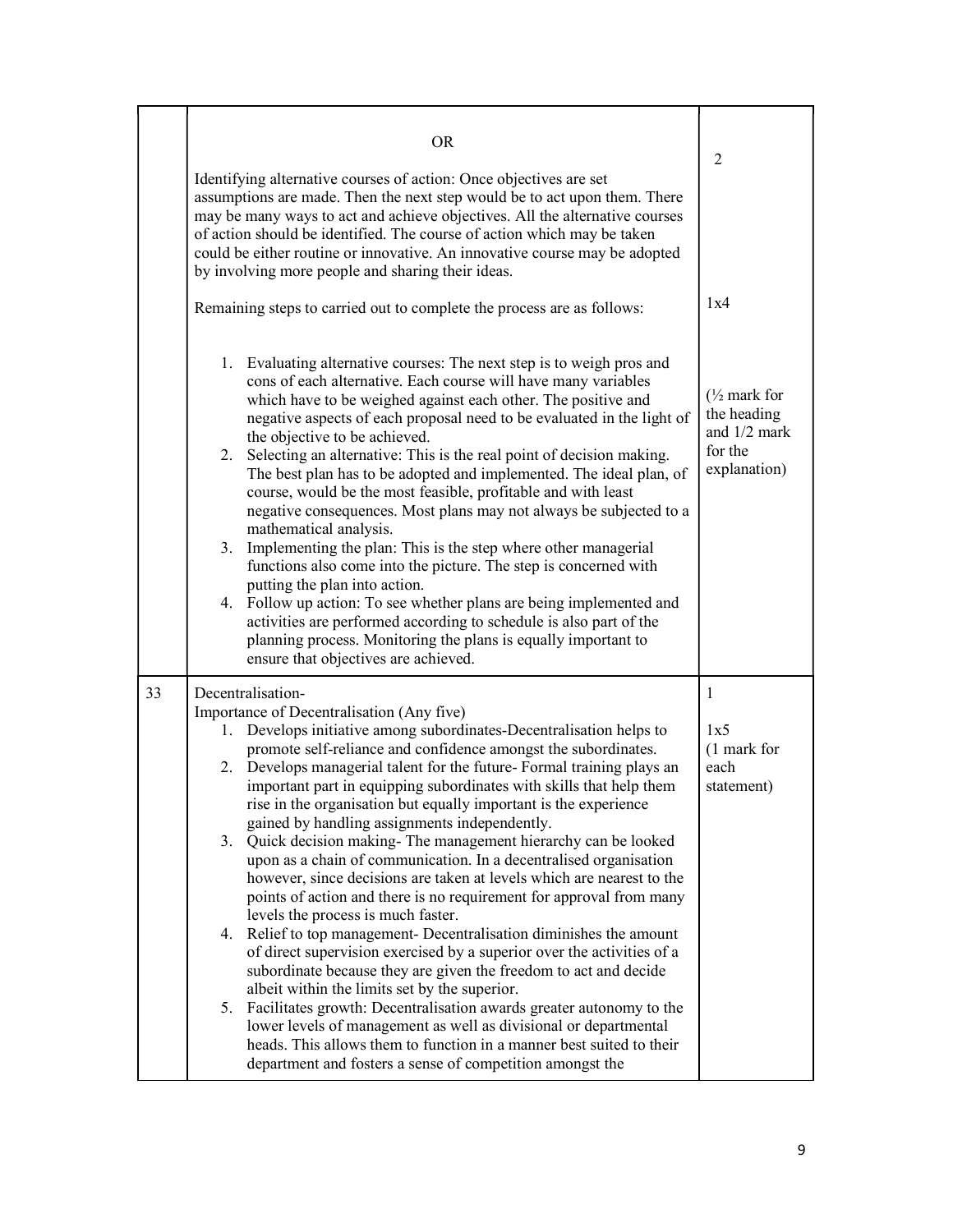|    | departments.<br>6. Better control: Decentralisation makes it possible to evaluate<br>held accountable for their results.                            | performance at each level and the departments can be individually                                                                        |       |
|----|-----------------------------------------------------------------------------------------------------------------------------------------------------|------------------------------------------------------------------------------------------------------------------------------------------|-------|
| 34 | Following are the points of differences between advertising and personal<br>selling (Any Six)                                                       |                                                                                                                                          | (1x6) |
|    | Advertising                                                                                                                                         | Personal Selling                                                                                                                         |       |
|    | 1. Advertising is an impersonal<br>form of communication.                                                                                           | Personal selling is a personal form of<br>communication.                                                                                 |       |
|    | 2. Advertising involves<br>transmission of standardised<br>messages, i.e., the same message is<br>sent to all the customers in a<br>market segment. | In personal selling, the sales talk is<br>adjusted keeping view of customer's<br>background and needs.                                   |       |
|    | 3. Advertising is inflexible as the<br>message can't be adjusted to the<br>needs of the buyer.                                                      | Personal selling is highly flexible. as<br>the message can be adjusted.                                                                  |       |
|    | 4. It reaches masses, i.e., a large<br>number of people can be<br>approached.                                                                       | Only a limited number of people can<br>be contacted because of time and cost<br>considerations.                                          |       |
|    | 5. In advertising the cost per<br>person reached is very low.                                                                                       | The cost per person is quite high in the<br>case of personal selling.                                                                    |       |
|    | 6. Advertising can cover the<br>market in a short time.                                                                                             | Personal selling efforts take a lot of<br>time to cover the entire market.                                                               |       |
|    | 7. Advertising makes use of mass<br>media such television, radio,<br>newspaper, and magazines.                                                      | Personal selling makes use of sales<br>staff, which has limited reach.                                                                   |       |
|    | 8. Advertising lacks direct<br>feedback. Marketing research<br>efforts are needed to judge<br>customers' reactions to advertising.                  | Personal selling provides direct and<br>immediate feedback. Sales persons<br>come to know about the customers'<br>reactions immediately. |       |
|    | 9. Advertising is more useful in<br>creating and building interest of the<br>consumers in the firm's products.                                      | Personal selling plays an important role<br>at the awareness stage of decision<br>making.                                                |       |
|    | 10. Advertising is more useful in<br>marketing to the ultimate<br>consumers who are large in                                                        | Personal selling is more helpful in<br>selling products to the industrial buyers<br>or to intermediaries such as dealers and             |       |